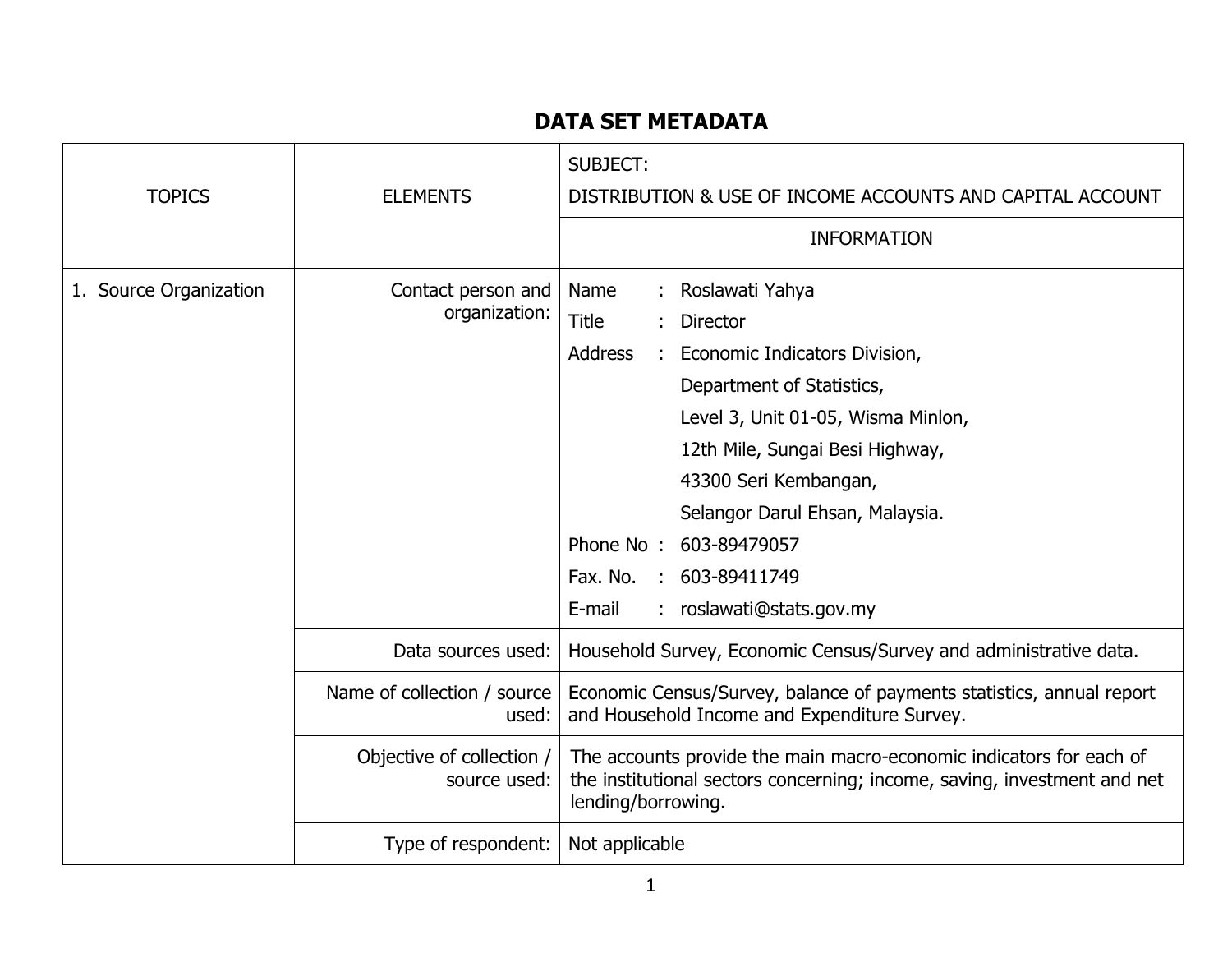|                                          | Direct source:                                                                         | 1. Department of Statistics Malaysia                                                                                                                           |
|------------------------------------------|----------------------------------------------------------------------------------------|----------------------------------------------------------------------------------------------------------------------------------------------------------------|
|                                          |                                                                                        | 2. Bank Negara Malaysia                                                                                                                                        |
|                                          |                                                                                        | 3. Annual report individual companies                                                                                                                          |
|                                          |                                                                                        | 4. Various government agencies annual report                                                                                                                   |
|                                          | Source periodicity:                                                                    | Annually                                                                                                                                                       |
|                                          | Source metadata:                                                                       | <b>Central Repository</b>                                                                                                                                      |
|                                          | Date last input received from<br>source:                                               | <b>July 2016</b>                                                                                                                                               |
| 2. Data Characteristic<br>and Collection | Forms or questionnaires<br>used:                                                       | Not applicable                                                                                                                                                 |
|                                          | Rules for data<br>collection/entry:                                                    | Not applicable                                                                                                                                                 |
|                                          | Method of data capture:                                                                | Not applicable                                                                                                                                                 |
|                                          | List of data elements, the<br>range of their possible values,<br>and their definitions | Not applicable                                                                                                                                                 |
|                                          | Eligibility criteria:                                                                  | The statistical unit used in the compilation of these account is the<br>enterprise                                                                             |
|                                          | Universe definitions:                                                                  | An enterprise is an institutional unit engaged in production. An enterprise<br>may be a corporation, non-profit institutional an unincorporated<br>enterprise. |
|                                          | Periodicity:                                                                           | Annually                                                                                                                                                       |
|                                          | Reference period:                                                                      | Calendar year                                                                                                                                                  |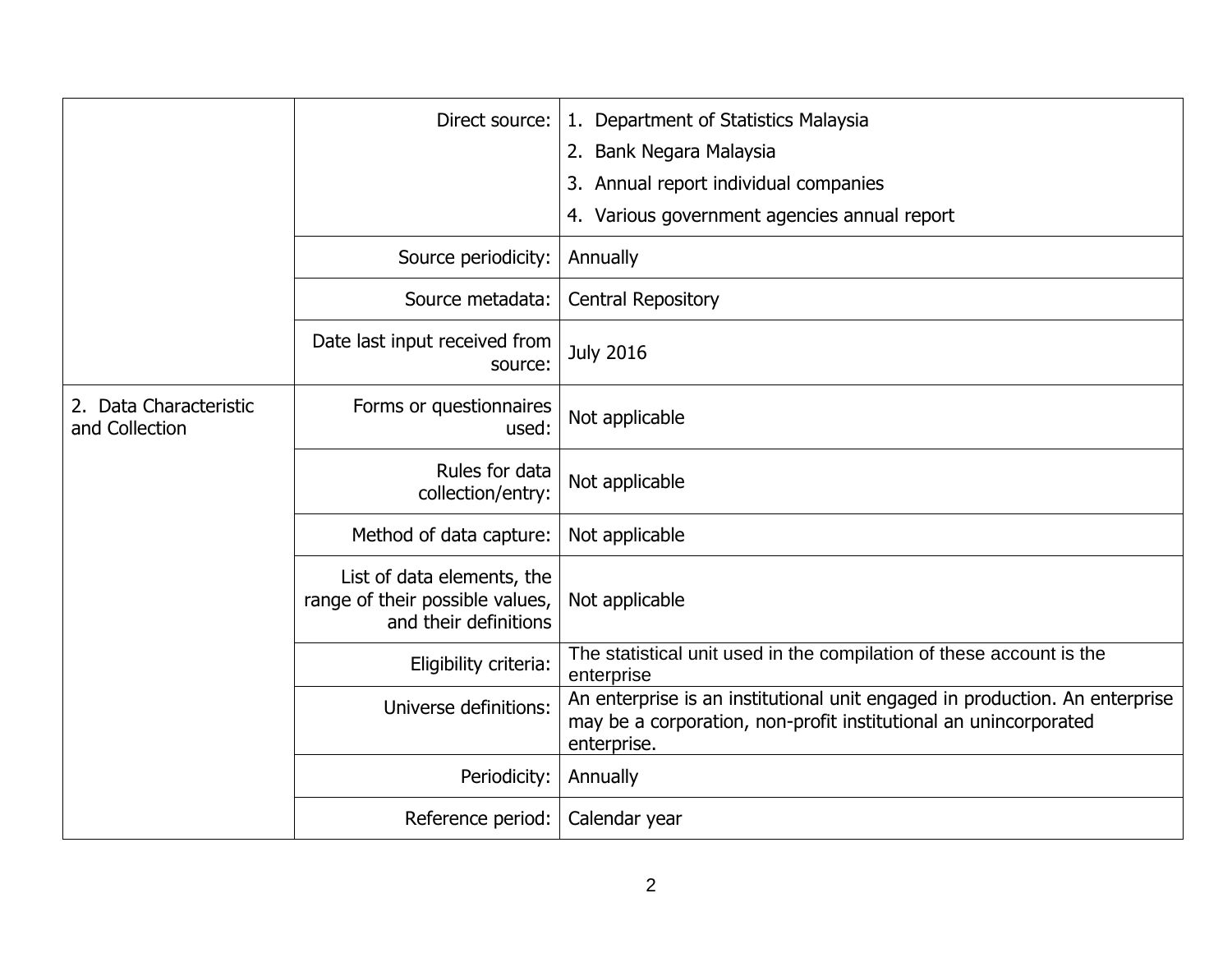|                                                    | Base period:                                          | Not applicable                          |
|----------------------------------------------------|-------------------------------------------------------|-----------------------------------------|
|                                                    | Date last updated:                                    | August 2016                             |
|                                                    | Link to release calendar:                             | Not applicable                          |
|                                                    | Other data characteristics and<br>collection:         | Not applicable                          |
| 3. Survey Design                                   | Methods used/Method of<br>Collection:                 | Not applicable                          |
|                                                    | Sampling frame:                                       | Not applicable                          |
|                                                    | Determination of sample size:                         | Not applicable                          |
|                                                    | Sampling unit:                                        | Not applicable                          |
|                                                    | Method of estimating<br>sampling variances:           | Not applicable                          |
|                                                    | Disposition of sample cases:                          | Not applicable                          |
|                                                    | Sampling design:                                      | Not applicable                          |
| 4. Statistical Population<br>and Scope of the Data | Statistical population:                               | Enterprise/Establishment and Government |
|                                                    | Geographical coverage:                                | Malaysia                                |
|                                                    | Definition of geographic<br>components and hierarchy: | Not applicable                          |
|                                                    | History of changes in<br>geographic boundaries:       | Not applicable                          |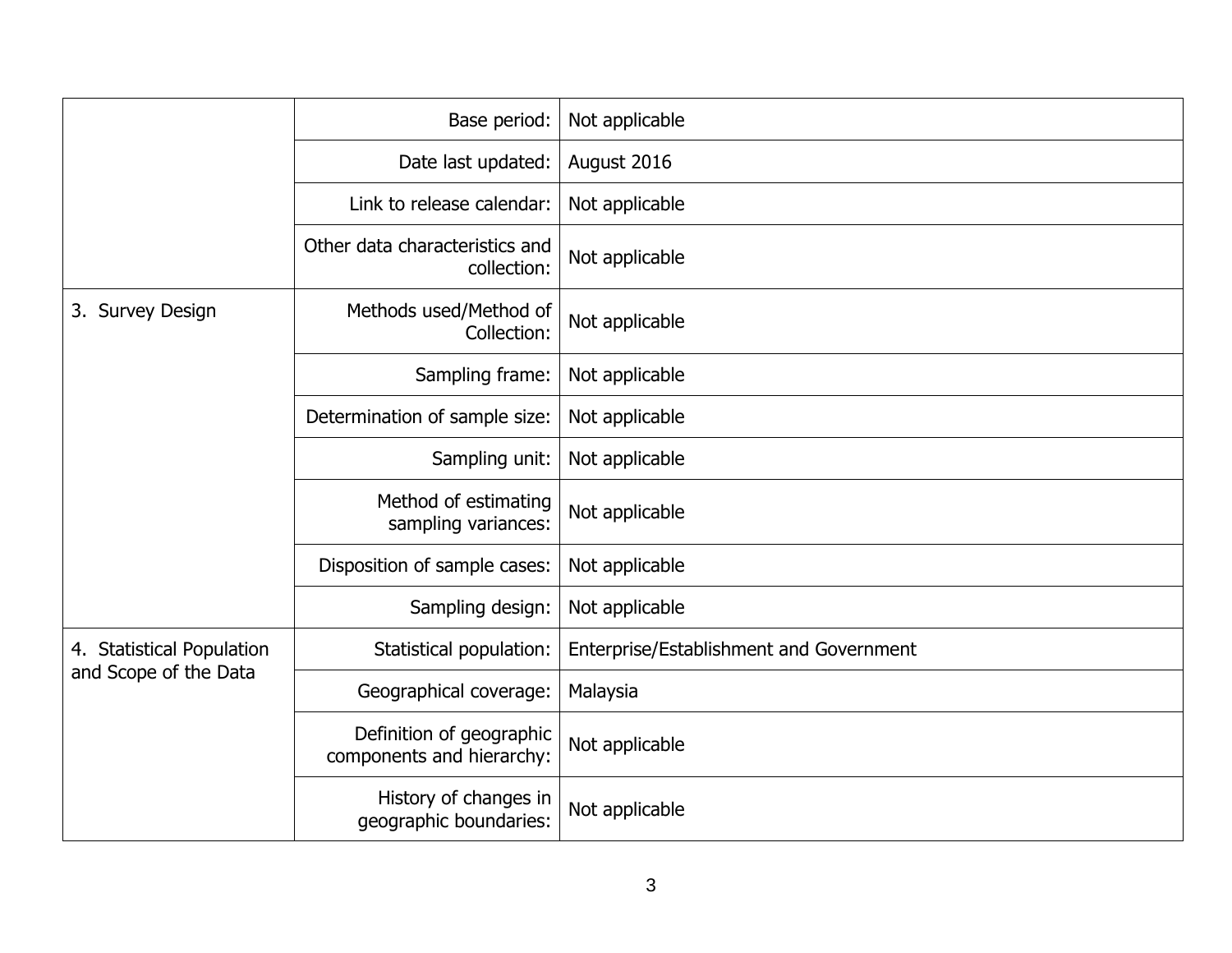|                                                     | Maps:                             | Not applicable                                                                                                   |
|-----------------------------------------------------|-----------------------------------|------------------------------------------------------------------------------------------------------------------|
|                                                     | Sector coverage:                  | All economic sector – financial, non-financial, government and household<br>sectors.                             |
|                                                     | Institutional coverage:           | Not applicable                                                                                                   |
|                                                     | Item coverage                     | Not applicable                                                                                                   |
|                                                     | Population coverage:              | Not applicable                                                                                                   |
|                                                     | Product coverage:                 | Not applicable                                                                                                   |
|                                                     | Other coverage:                   | Not applicable                                                                                                   |
| 5. Statistical Concepts<br>and Classifications Used | Key statistical concepts used:    | Systems of National Accounts (SNA) 2008.                                                                         |
|                                                     | Classifications used:             | The classification institutional sectors and national level based on<br>Systems of National Accounts (SNA) 2008. |
| 6. Statistical Computation<br>and Dissemination     | Aggregation and<br>consolidation: | Malaysia level                                                                                                   |
|                                                     | Estimation:                       | Not applicable                                                                                                   |
|                                                     | Imputation:                       | Not applicable                                                                                                   |
|                                                     | Transformations:                  | Not applicable                                                                                                   |
|                                                     | Validation:                       | Not applicable                                                                                                   |
|                                                     | Index type:                       | Not applicable                                                                                                   |
|                                                     | Weights:                          | Not applicable                                                                                                   |